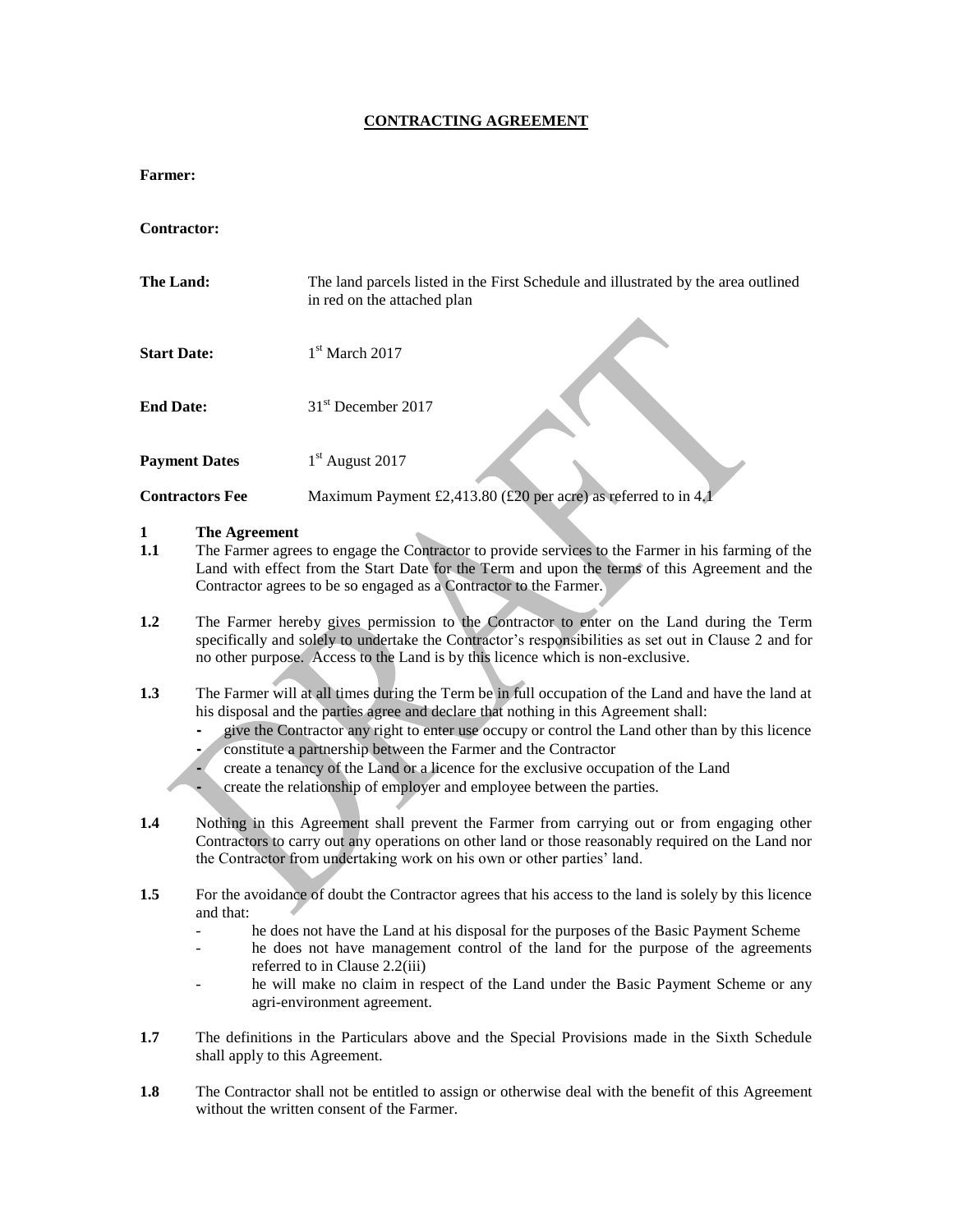# **2 Contractor's Responsibilities**

- **2.1** The Contractor shall be responsible for providing all the manpower and machinery to carry out the grassland and boundary management for the Farmer. The Contractor will acquire all the necessary seeds, fertilisers, sprays and other variable inputs on behalf of the Farmer. The Contractor will keep careful account of all operations and inputs relating to the grassland and make all necessary records in relation to the grassland and hedgerows on the Farmer's behalf with all such records being available to the Farmer as his records. Details of Contracting Operations required and frequency in Schedule 2.
- **2.2** In carrying out his obligations under this Agreement the Contractor (including anyone he may have employed or instructed in undertaking his responsibilities) will subject to directions under Clause 3.3:
	- (i) comply with all statutory requirements
	- (ii) comply with any agri-environment agreement or similar agreement in force in relation to the Land, the details of which are recorded in Part 1 of the Third Schedule to this Agreement
	- (iii) comply with the requirements of cross compliance as imposed on the Farmer by the European Union's Common Agricultural Policy, the details of which are recorded in Part 2 of the Third Schedule to this Agreement
	- (iv) comply with the requirements of Greening as relevant to and applied by the Farmer in relation to the Basic Payment Scheme the details of which are recorded in Part 3 of the Third Schedule to this Agreement
	- (v) comply with relevant assurance scheme and codes of good practice.
	- (vi) not do any act or thing in respect of the Land which may prejudice or result in the rejection reduction or refusal of any claim made by the Farmer for entitlements to payments or payments under the Basic Payment Scheme Greening the agreements referred to in Clause 2.2(iii) and any successor schemes or agreements
	- (vii) not obstruct any public rights of way over the Land as notified to him in Part 2 of the Third Schedule to this Agreement
	- (viii) promptly comply with any requests directives or other communications from any competent authority in respect of the Land whether given to the Farmer or directly insofar as they relate to the matters covered by the Agreement
- **2.3** The Contractor hereby indemnifies the Farmer in respect of all and any losses costs penalties claims proceedings and demands (including legal and other professional costs and expenses) arising from the act or default of the Contractor (including those whom he may have employed or instructed in undertaking his responsibilities).
- **2.4** The Contractor shall:
	- (i) hold and maintain insurance cover for his work under this Agreement and have public liability insurance for not less than £5,000,000 on any one occurrence or series of occurrences arising out of one event in force throughout the Term.
	- (ii) ensure that any sub-contractor hired by him in connection with this Agreement holds and maintains the insurances required by Clause 2.4(i).
	- (iii) provide the Farmer with copies of the insurance policies required by sub-clauses 2.4(i) and 2.4(ii) if required.

## **3 Farmer's Responsibilities**

- **3.1** The Farmer shall give the Contractor such directions as considered necessary for the implementation of this Agreement including those necessary to ensure compliance with Clause 2.2.
- **3.2** The Farmer will provide the Contractor with a written statement of the requirements of any assurance schemes and agri-environment agreements that are in force in relation to the Land.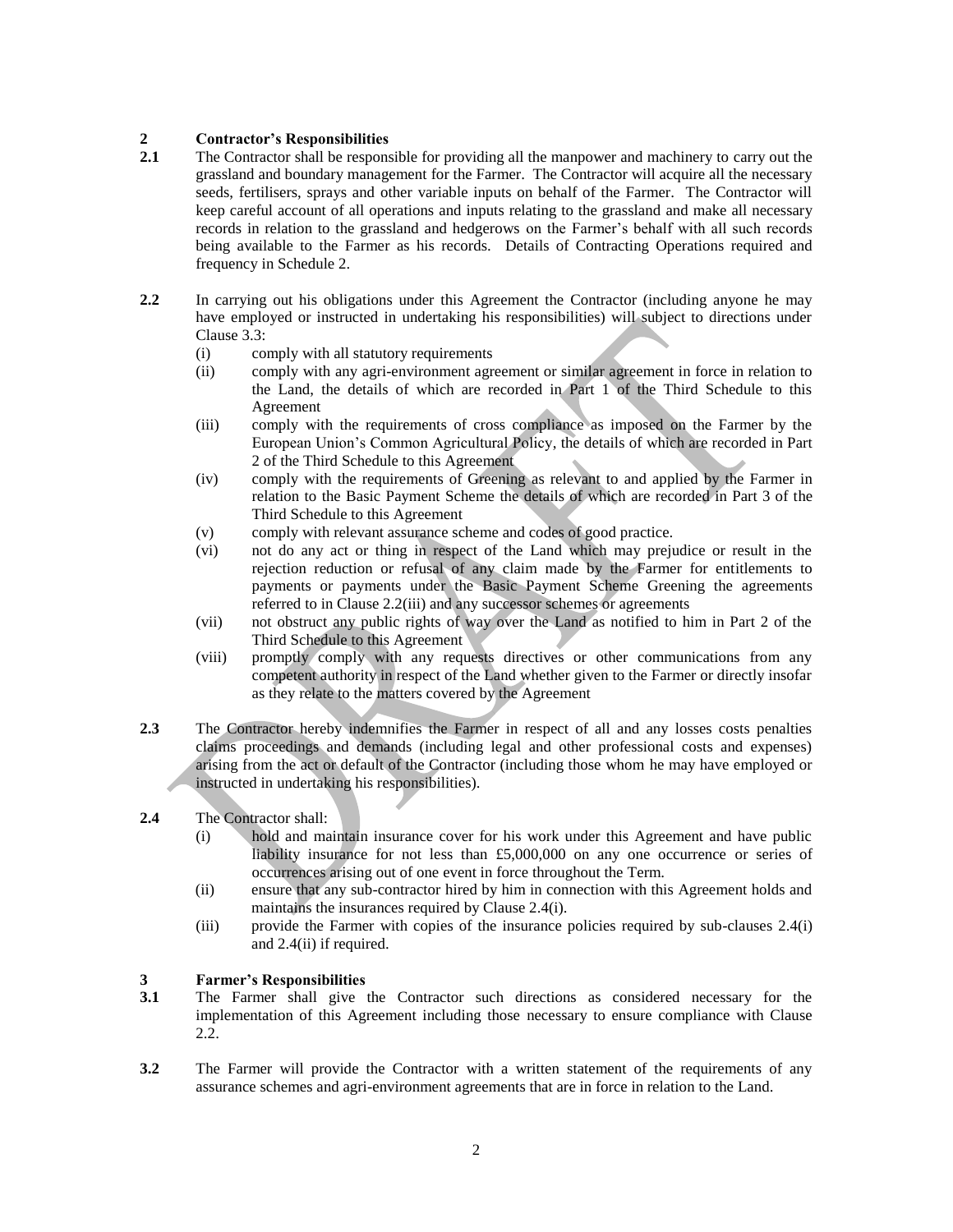**3.3** The Farmer will promptly advise the Contractor of any requests directives or other communications from any competent authority in respect of the Land insofar as they relate to the matters covered by the Agreement

## **4 Payments**

- **4.1** On the Payment Date the Contractor will deliver an invoice to the Farmer setting out the cost of all inputs bought and operations done by the Contractor on the Farmer's behalf relating to the Crops under this Agreement to the date of the invoice subject to any maximum charge per acre for operations relating to the Land as detailed.
- **4.2** The Farmer will pay the invoice within 28 days of receiving it.
- **4.3** Such Value Added Tax as is properly chargeable shall be due at the prevailing rate or rates in addition to each payment under this Agreement.

## **5. Breach of the Agreement**

- **5.1** Where the Contractor has committed a material breach of his obligations under the terms of this Agreement or where the Farmer reasonably expects that a loss (including penalties or reductions in payments under the Common Agricultural Policy) will arise unless the Contractor acts in accordance with this Agreement the Farmer may give the Contractor written notice of the remedial or other action reasonably required for compliance with this Agreement.
- **5.2** If the Contractor does not take that action within 14 days of such notice having been given (or such shorter period as may be reasonably necessary to establish produce and harvest the Crops and stated in that notice) the Farmer shall be entitled to:
	- (i) carry out or instruct such works as may be required or
	- (ii) terminate this Agreement (including for the avoidance of doubt, any Option exercised by the Contractor pursuant to this Agreement) forthwith and without having to make any further payment under this Agreement save in respect of works properly undertaken by the Contractor

## **6 Termination During the Term**

- **6.1** This Agreement may be terminated during the Term as follows:
	- **6.1.1** If either party shall become bankrupt or insolvent or make a composition or arrangement with any creditors or have a winding up order made against him or pass a resolution for voluntary winding up or if a liquidator or administrator or receiver or similar is appointed of its undertaking or if possession is taken by or on behalf of the holder of any debts of any of its assets then this Agreement may be terminated by either party on giving not less than 28 days prior notice in writing to the other.
- **6.2** On the termination of this Agreement within the Term under this clause 7 the Contractor shall be entitled to invoice the Farmer and to be paid for work done and inputs supplied up to the date on which the Agreement terminates. The Farmer will pay that invoice within 28 days of receiving it but may deduct losses reasonably arising or expected to arise from any breach of this Agreement by the Contractor.
- **6.3** The termination of this Agreement shall be without prejudice to the right of either party to make claims in relation to antecedent breaches or losses suffered arising from such breaches

#### **7. Interest**

Interest will be due at the rate of 4 per cent over the current Official Bank Rate of the Bank of England on a daily basis on all sums due and unpaid under the terms of this Agreement from the due date to the date of actual payment.

#### **8. Resolution of Disputes**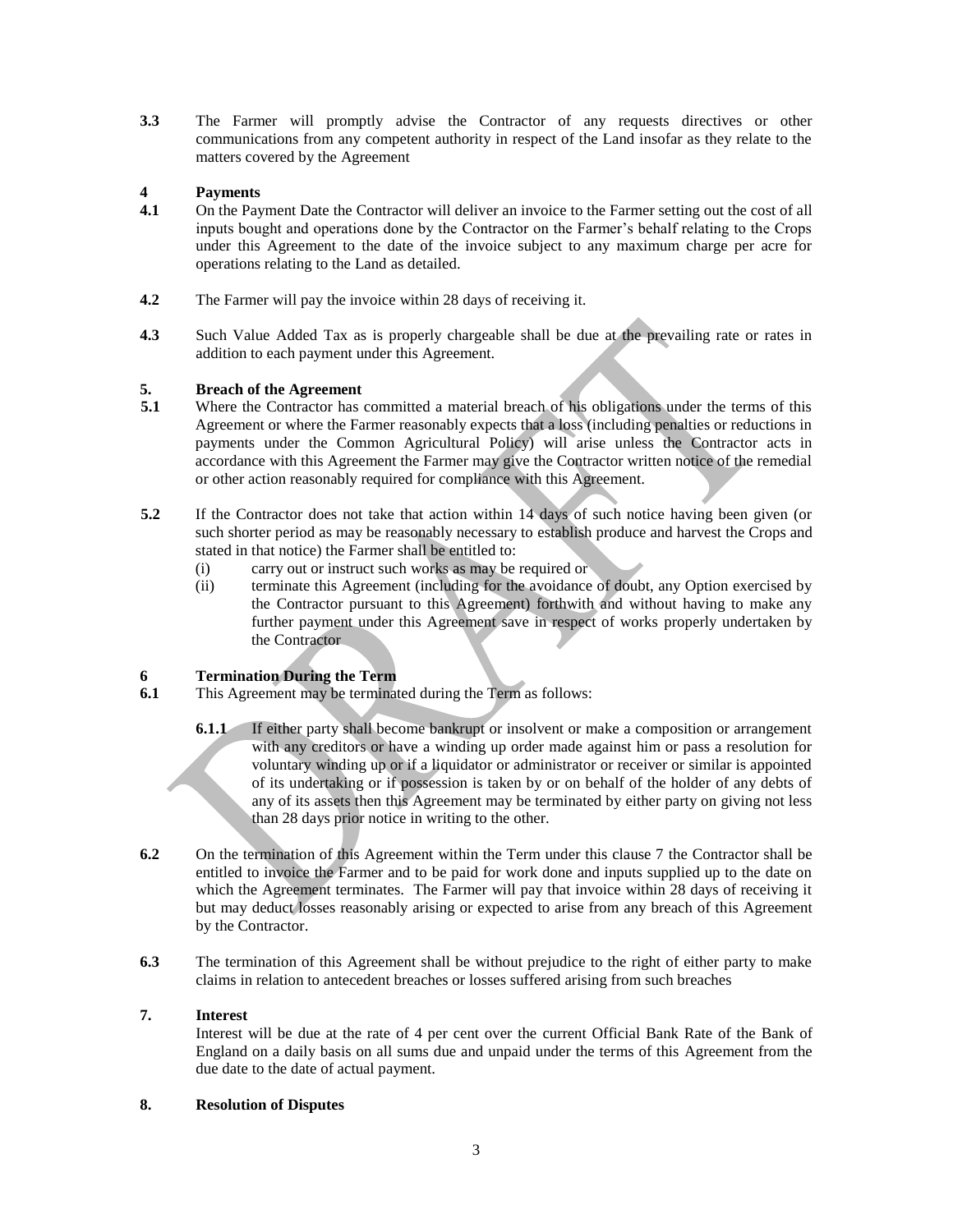In the event of a dispute between the Farmer and the Contractor on the operation construction or effect of this Agreement or any matter relating or incidental thereto and if either party wishes to have the dispute determined then that party shall refer such dispute to a Valuer to be agreed upon between the parties or in default of agreement appointed on the application of either party by the President for the time being of the Central Association of Agricultural Valuers. Such a Valuer shall act as an expert and not as an arbitrator. Save as to any matters of procedure agreed by the parties all procedure in the determination shall be as directed by the expert. The determination of the expert shall be final and binding on the parties and the costs of his appointment and determination as well as those of the parties in the matter shall be met by the parties according to his determination.

#### **9. Non Merger**

The rights and obligations of both Farmer and Contractor under this Agreement will continue notwithstanding the exercise of the Option or the termination or other expiry of this Agreement in so far as they remain to be performed or adhered to unless otherwise agreed.

| <b>Map Reference</b><br><b>Number</b> | <b>Name / Detail</b>     | Acres  |
|---------------------------------------|--------------------------|--------|
| 6                                     | <b>Permanent Pasture</b> | 7.83   |
| 7                                     | <b>Permanent Pasture</b> | 6.35   |
| 8                                     | <b>Permanent Pasture</b> | 5.86   |
| 9                                     | <b>Permanent Pasture</b> | 3.95   |
| 10                                    | <b>Permanent Pasture</b> | 4.35   |
| 11                                    | <b>Permanent Pasture</b> | 8.30   |
| $12^{\circ}$                          | Permanent Pasture        | 8.06   |
| 13                                    | <b>Permanent Pasture</b> | 7.07   |
| 14                                    | <b>Permanent Pasture</b> | 6.94   |
| 15                                    | <b>Permanent Pasture</b> | 6.97   |
| 16 <sup>1</sup>                       | <b>Permanent Pasture</b> | 6.87   |
| 17                                    | <b>Permanent Pasture</b> | 7.19   |
| 18                                    | <b>Permanent Pasture</b> | 3.14   |
| 19                                    | <b>Permanent Pasture</b> | 7.07   |
| 20                                    | <b>Permanent Pasture</b> | 8.10   |
| 21                                    | <b>Permanent Pasture</b> | 9.79   |
| 22                                    | <b>Permanent Pasture</b> | 6.20   |
| 23                                    | <b>Permanent Pasture</b> | 6.65   |
|                                       | <b>TOTAL</b>             | 120.69 |

#### **THE FIRST SCHEDULE**

## **The Land**

#### **THE SECOND SCHEDULE**

| <b>Contracting Operations</b>          | <b>Frequency</b>    |  |
|----------------------------------------|---------------------|--|
| <b>Hedge Cutting</b>                   | All hedgerows once  |  |
| <b>Flat Roll</b>                       | Once or as required |  |
| <b>Chain harrow</b>                    | Once or as required |  |
| <b>Fertilise</b>                       | As required         |  |
| <b>Manure Spreading</b>                | As required         |  |
| <b>Repairs to Fencing</b>              | As required         |  |
| <b>Repairs to Gates and Gate Posts</b> | As required         |  |